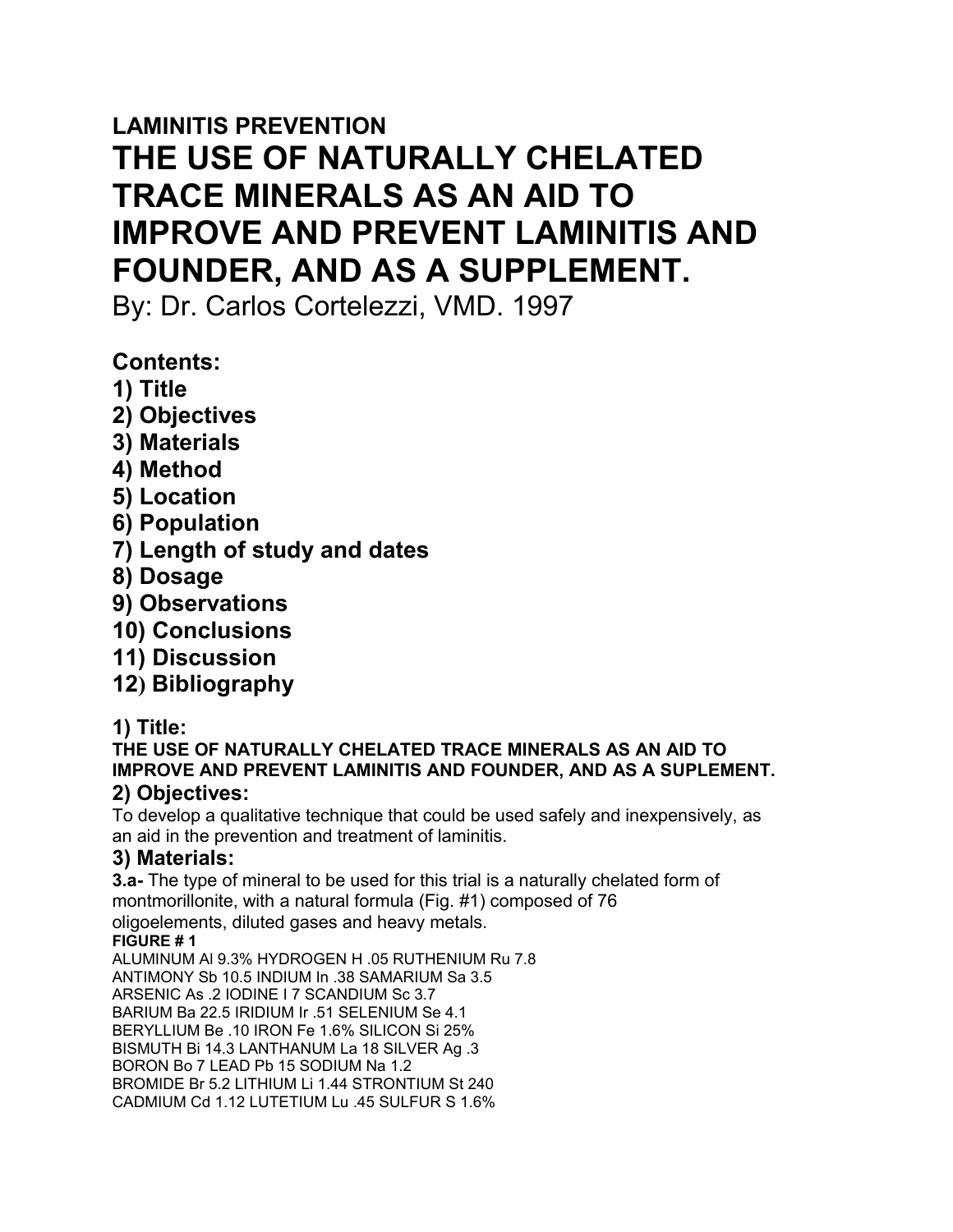CALCIUM Ca .23% MAGNESIUM Mg .83% TANTALUM Ta .50 CARBON C .19 MANGANESE Mn 150 TELLURIUM Te .1 CERIUM Ce 40 MERCURY Hg .166 TERBIUM Tb .62 CESIUM Cs 183 MOLYBDENUM Mo 61 THALLIUM Tl 10.0 CHLORIDE Cl 250 NEODYMIUM Ne 20 THORIUM Th >100 CHROMIUM Cr 70 NICKEL Ni 60 THULIUM Tm .25 COBALT Co 4.8 NIOBIUM Nb 2.89 TIN Sn .44 COPPER Cu 2.2 NITROGEN N .03 TITANIUM Ti .23% DYSPROSIUM Dy 4.0 OXYGEN O .2 TUNGSTEN W 8.1 ERBIUM Er 2.0 PALLADIUM Pa .74 URANIUM U > 100 EUROPIUM Eu .49 PHOSPHATE P 320 VANADIUM V 8 FLUORIDE Fl 3.85 PLATINUM Pt .08 YTTERBIUM Yb 1.4 GALLIUM Ga 25 POTASSIUM K 4.8% YTTRIUM Y 1.2 GERMANIUM Ge 25 PRASEODYMIUM Pr 2.0 ZINC Zn 20 GOLD Au .68 RHENIUM Rh 1.0 ZIRCONIUM Zr 10 HAFNIUM Hf 2 RHODIUM Ro .44 HOLMIUM Ho 1.1 RUBIDIUM Rb 36.5

The silica composition averages 25%, which is one of the reasons why an abundant growth of dermal and connective tissues is expected. This chelated montmorillonite compound is also considered as a humic compound, but it originates from an ancient ocean seabed rock.

Because of the nature of soil on which the test will be conducted, the expectation is that the trace mineral availability in the forage and grain will be very low. The area in question, as in most other cases where horses are kept and bred in that country, is eroded and washed of the kind of minerals needed to provide an appropriate enzymatic pool formation. With this consideration in mind, the decision was made towards the use of a particular kind of supplement that would make available these important elements to the diet. This needed to be done without generating toxicity and providing a readily absorbable source of trace minerals, which would be easily carried through the walls of the last portion of the small intestines.

**3.b-** The quality of the food should be good to average and the protein content should average 10%. Only for foals the protein content could rise above 12%. In cases of acute laminitis the protein levels should be observed and reduced to 10% if it was higher.

**3.c-** The water used will be treated and filtered to almost human specifications.

**3.d-** Follow-up x-rays every 3 months or as needed. The machine to be used is a new portable unit, with a maximum 100 kV of intensity and a maximum of 35 milliamperes in wavelength, with gradual clock settings.

#### **4) Method:**

The Qualitative Method of analysis was chosen to test the use of this particular kind of material, since the quantities of absorbed, secreted and excreted elements would not be easily measured by the available technology in the area. A very low amount of traceable elements should be normally found in horses with a normal urinary function, after they have gone through the process of intestinal absorption.

Furthermore, the availability of these in saliva, mucus, feces and sweat would be very difficult to measure. Most of the mineral ingested will combine with different molecules in the body, to intervene actively in the enzymatic cellular processes, leaving very small amounts of excretable substances.

Considering the eventual lack of these elements, the absorption of this compound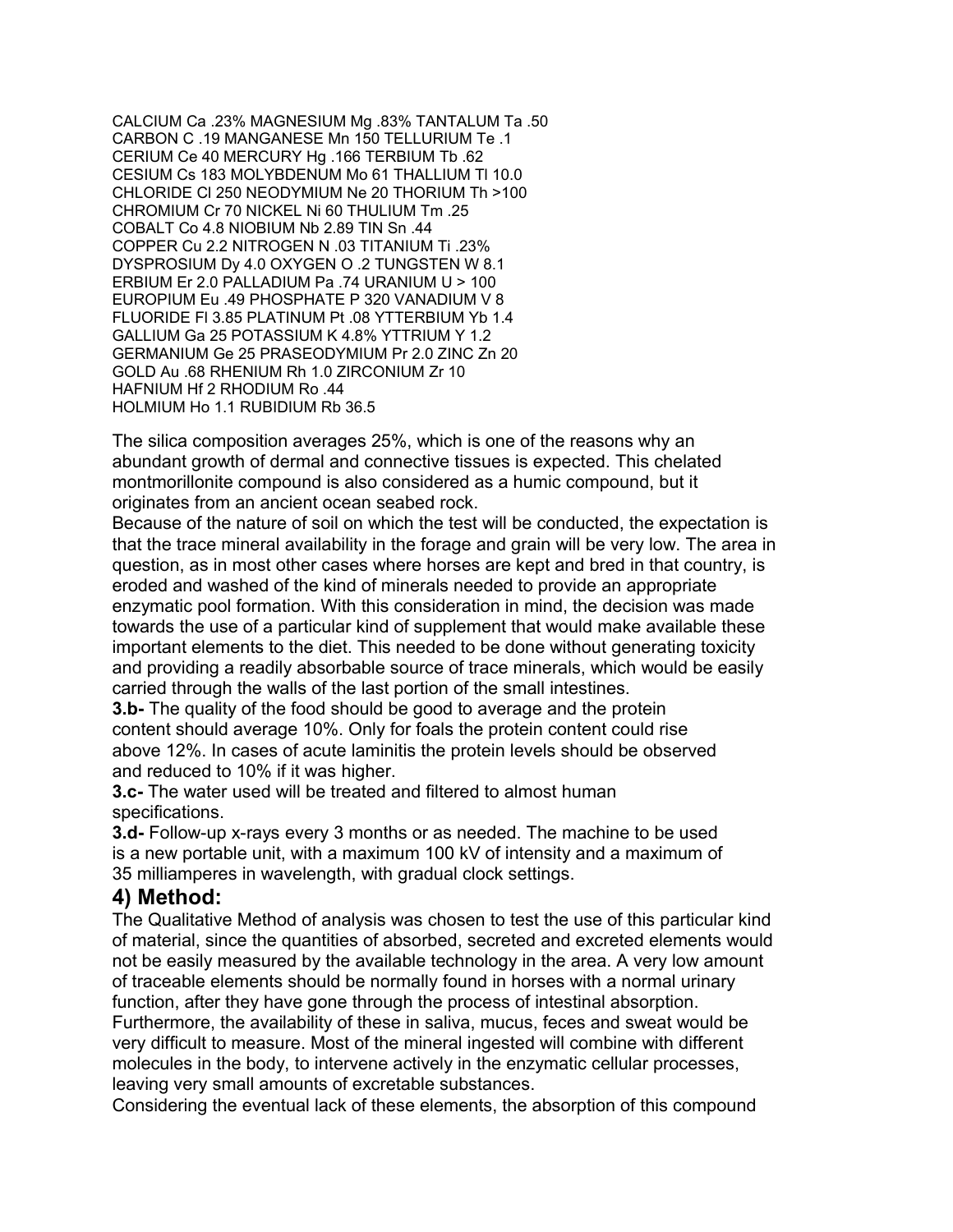would be observed externally in the overall condition of the supplemented population. The expected changes will include the visible change of coat, the increased growth of hoof tissue and the reduction of the toxicity level of different toxins inherent to the feed manufacturing.

## **5) Location:**

City: Cali. Country: Colombia. Average Annual Temperature: 20 degrees Centigrade Elevation: 1,000 meters over sea level. Climate Type: Tropical.

#### **6) Population:**

A total of 550 of the Paso Fino variety of horses are involved in this test. The average weight of the adult horses is 350 kg. A total of 150 of them are stalled. Eighteen of these (18) are laminitic or foundered. **(Chart # 1)**

## **Chart #1**

## **Population with Founder or Chronic Laminitis compared to total**

**6.a -** The stallion population is fairly high since most horses are not gelded until adults, or not gelded at all. Within these, most of them are in riding condition. Even those that are not housed in stalls are ridden occasionally. From a population of 281 males, 56 are 4 years old or older. Ten of them are considered foundation sires and the rest are riding prospects. The rest are 3 years old and under, with different levels of ground or saddle training. Within a population of 150 stalled horses, 72 are males.

**6.b -** The mare population is slightly lower. Most of them are in riding condition, although the older ones are not used for that purpose. From a **Total Horses in**

**Stalls**

**Chronic Laminitis Various Degrees**

**of Founder**

**Total Horses**

#### **Affected**

population of 269 females, 53 are 4 years old and older. From these, 35 are considered foundation mares. The rest of them are 3 years old and under, with different levels of ground and saddle training. Within a population of 150 stalled horses, 78 are females.

## **7) Length of study and dates:**

The proposed length of this study is 24 months. Another 12 months will be used for further observations, to confirm findings or to analyze regressions**. (Chart # 2)**

## **Chart #2**

#### **Time Variables in Days.**

The dates chosen for the test are as follows: from May 23rd of 1994 to May 23rd 1996. Another 12 month will be used for follow-up observations.

The population of stalled horses will be analyzed every 30 days, coinciding with the shoeing schedule. The laminitic and foundered horses will be trimmed or shod every 3 weeks, or as needed. The rest of the adult to 3 years old population will be trimmed every 6 to 8 weeks. The remaining 2 years old and under population will be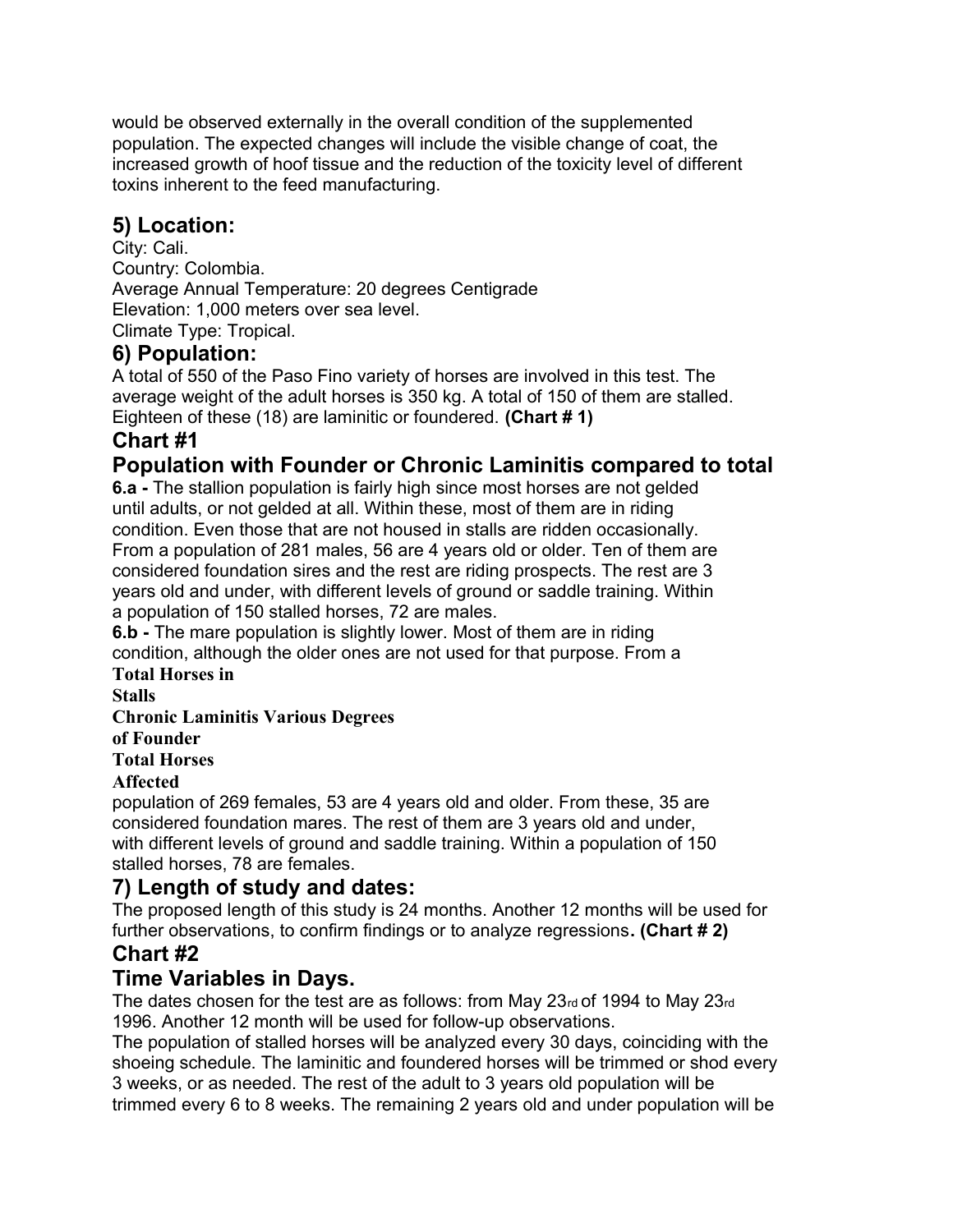trimmed every 90 days, since they are loose in different pastures and they almost self-trim.

**8) Dosage: Length of the Observations 1095 Length of Study 730 Most Visible Changes Observed Within 180 First Changes Observed Within 20**

Several ways of supplementing for this trial are proposed.

**8.a-** The first is an amount of 2 ounces of trace minerals, twice daily, mixed with the food / per horse. This dose is intended for animals in a stage of founder, chronic or acute laminitis.

**8.b-** The second is an amount of one ounce, once daily mixed with the food / per horse. This dose is intended for horses that have gone through the first stage of treatment and are stabilized, or for supplementing for a suspected lack of nutrients, or with the intention to absorb possible toxins in the diet. **8.c-** The third is mixing the mineral compound with the grain, at a ratio of 3% of the total mix. This dose would be similar to the administered in point 8.b. After mixing, the total average amount of grain administered to the horses should be less than 1,000 grams per meal; or a total of 30 grams average of minerals, prepared for one meal. A second meal would be given, without the minerals in it. The grain preparation would be complemented with the forage. **8.d-** The fourth is free choice. In previous tests, this method has been used to pre-qualify the proposed treatment. The results gave a previous idea of what to look for on a directed test situation. The amounts consumed per individual are impossible to appreciate. Therefore a correlation between dose and effect is not achieved. See **(Chart #3)**

#### **Chart #3 Dosage 9) Observations: 0 20 40 60 80 100 120 140**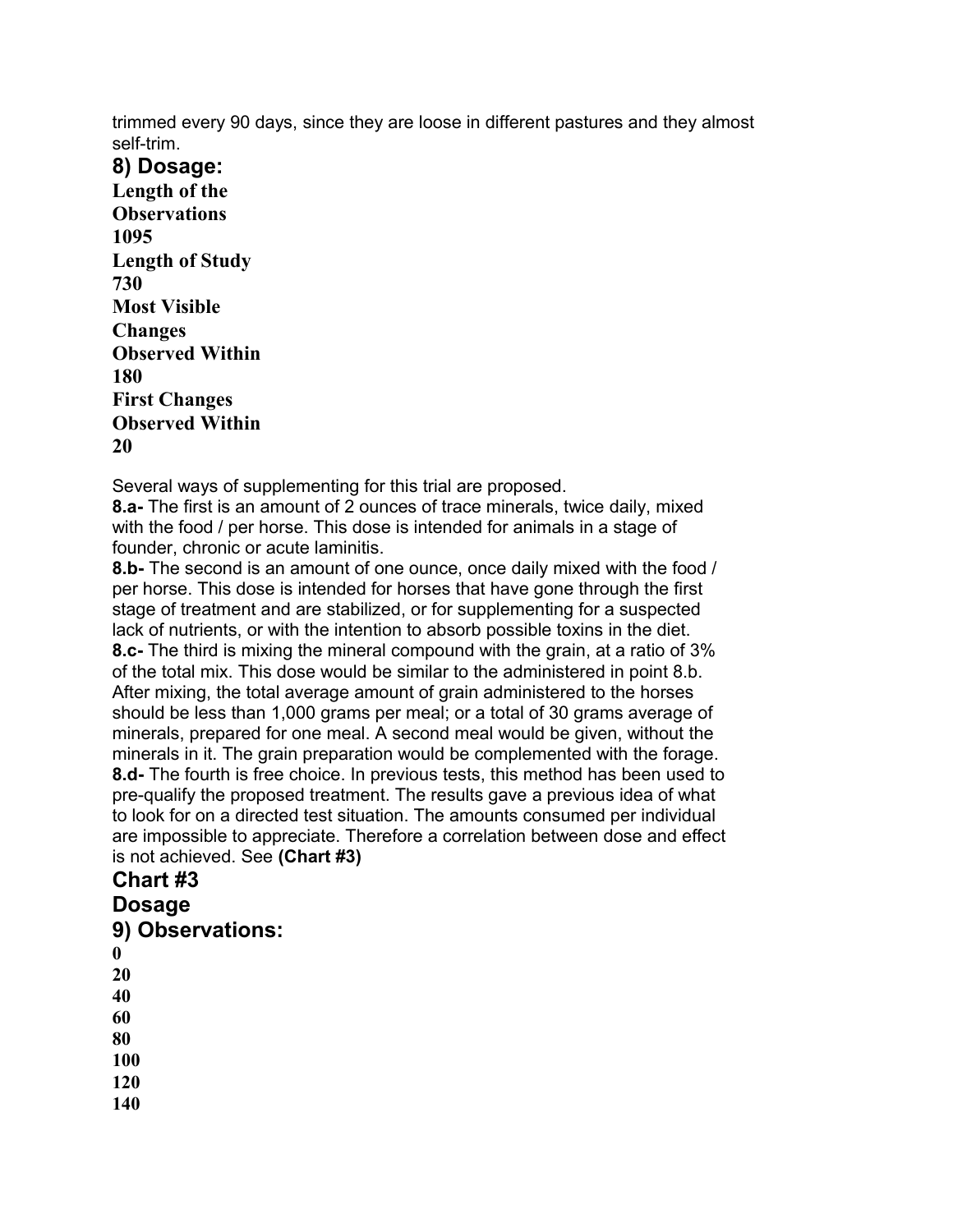**160 180 2 ounces twice daily, during at least the first 20 days. Continue 60 days between 4 to2 ounces daily. After 60 days= 1 to 2 ounces daily. Continue until needed as a supplement.** After the onset of the treatment, the visible signs and changes can be divided in many categories: **9.a-** Changes observed within an approximate time frame. **9.aa**- Between day 1st to day 10th of the treatment. **(Chart # 4) Chart #4 Visible Changes in Days**

During the first few days after the supplement is started, no visible change is observed. A gradual reduction of the arterial digital pulse is observed, although it is not uncommon to have some residual abnormal digital pulse even after sixty days of onset. However, horses in lateral decubitus began to stand up after the  $5<sub>th</sub>$ day. Of the 3 horses in that condition, one stood up at day  $6<sub>th</sub>$ . The other two stood up between days 10 and 11. The digital pulse was abnormal and the caudal artery pressure ranged still above 140 mm/mercury. They could not walk almost at all. But they were standing. The horses that were not in the previous condition began to walk a few steps within this first ten days. Two horses did not walk at all.

9.ab- Between day 11th to day 20th.

Of the 18 laminitic and foundered horses of this trial, two remained without walking during this period. The condition and posture changed dramatically, allowing weight bearing on the front limbs on the other sixteen horses. The hair has started to shed in all of them.

**9.ac-** Between day 21st to day 30th.

**0 5 10 15 20 25 30 35 Standing Up Within 10 Walking Within 15 Visible Hoof & Hair Change**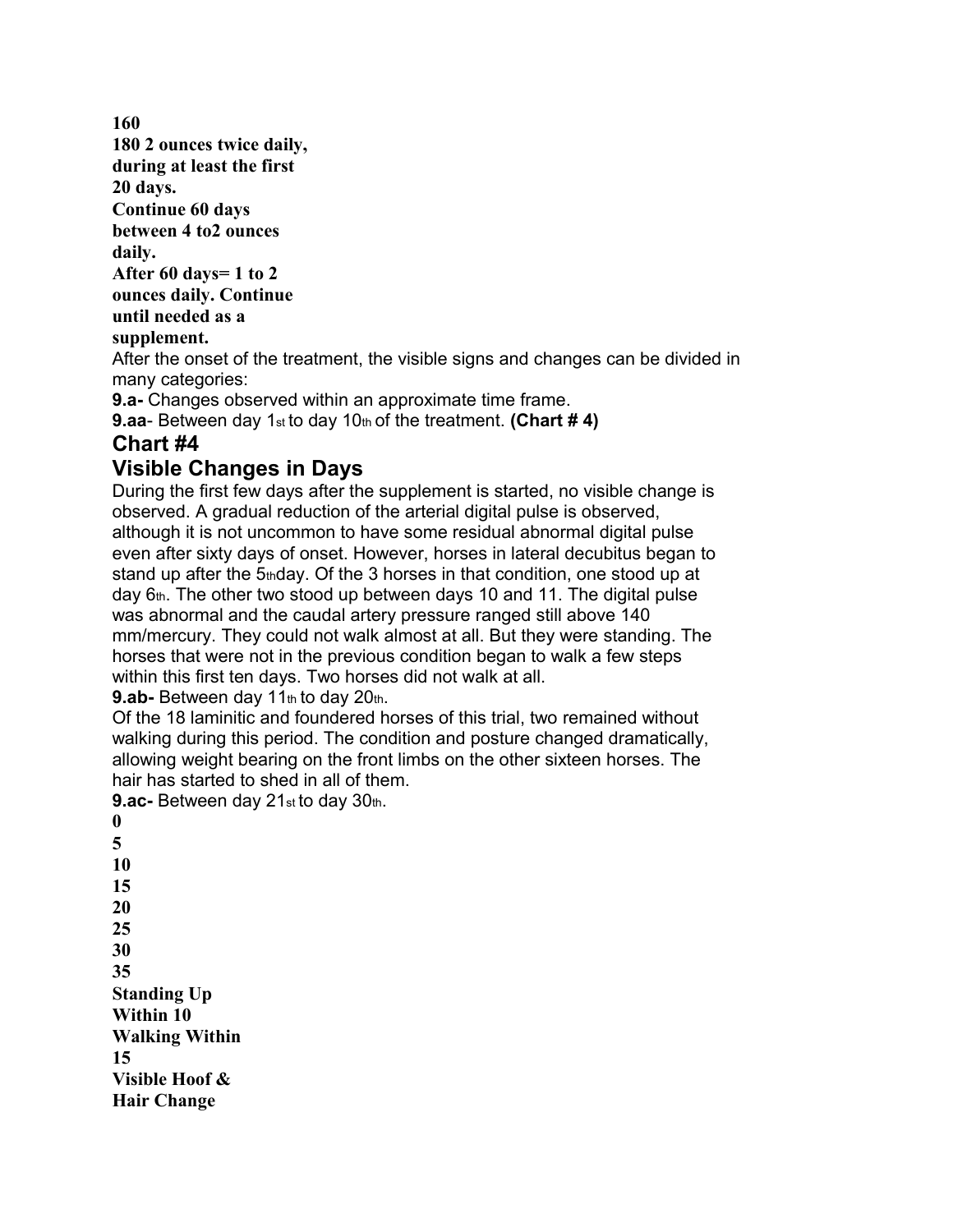#### **Within20 Trot or Run Within 30**

Most of the horses are walking normally. Some are trotting and some are running in sprints, showing lameness after the exercise. But the overall condition is good. The two horses that were not recovering in the previous period are beginning to show some signs of relief. Still lame but walking short steps.

The hair has mostly fallen in all of them and has been replaced by a new, short and shiny type. The hydration level of the skin looks normal. The hoof growth has increased noticeably, to the point of generating a wide environmental line in every one of them. In some cases the measurement of this growth reached  $\frac{1}{4}$  inch. Comparing with other horses in the study, the ones that suffered laminitis or founder were the ones to grow the slowest of the whole group.

#### **9.ad-** After day 31st.

Every lame horse is ranging between acceptable to normal, except the two cases that are still showing lameness, but are still walking. It is curious to reflect on the fact that they are brother and sister, from the same sire. The arterial caudal pressure has dropped to normal ranges, although some horses with normal pressure values are still limping occasionally. These are 5 horses of the laminitic group.

There is a noticeable weight gain. The general aspect of the horses is very good. Even in the case of the two that are still lame.

The hoof growth has continued to occur. There is a large amount of corneal material produced at the sole region. The environmental line has advanced an average of 5/8 of an inch, in some cases, up to almost 7/8 of an inch. The new growth seems to be elastic, hard, but not scaly, when compared with the results obtained with biotin and methionine.

**9.b-** Changes observed consistently or randomly, several months after the onset of the treatment.

After 60 days of treatment there is an overall improvement. Except for those two horses that were still lame at the previous stage, the rest are walking normally, running, but still not ridden. The sound horses began some riding exercises after the  $90<sub>th</sub>$  day, but the results of this show that 7 horses returned with various degrees of lameness, that disappeared after the exercise was stopped. These went to a breeding status only. The other group with 9 horses was ridden successfully, although only 4 of them returned to the show ring.

The quality of the hoof growth was maintained throughout the trials. In some cases measurements of up to 1 and  $1\frac{1}{4}$  inch of growth within a six weeks period were observed. However, this was not the norm. The condition of the horses was very good and so were the hydration levels. As the trial approached the 6th month, some changes appeared with regards to the amount of the overall intake. The horses started to leave food in their feeders, coinciding with an apparent reduction in the amount of feces. Portions of the forage administered on drought conditions, with lignified mature taluses were digested to the point of reducing considerably the expected volume of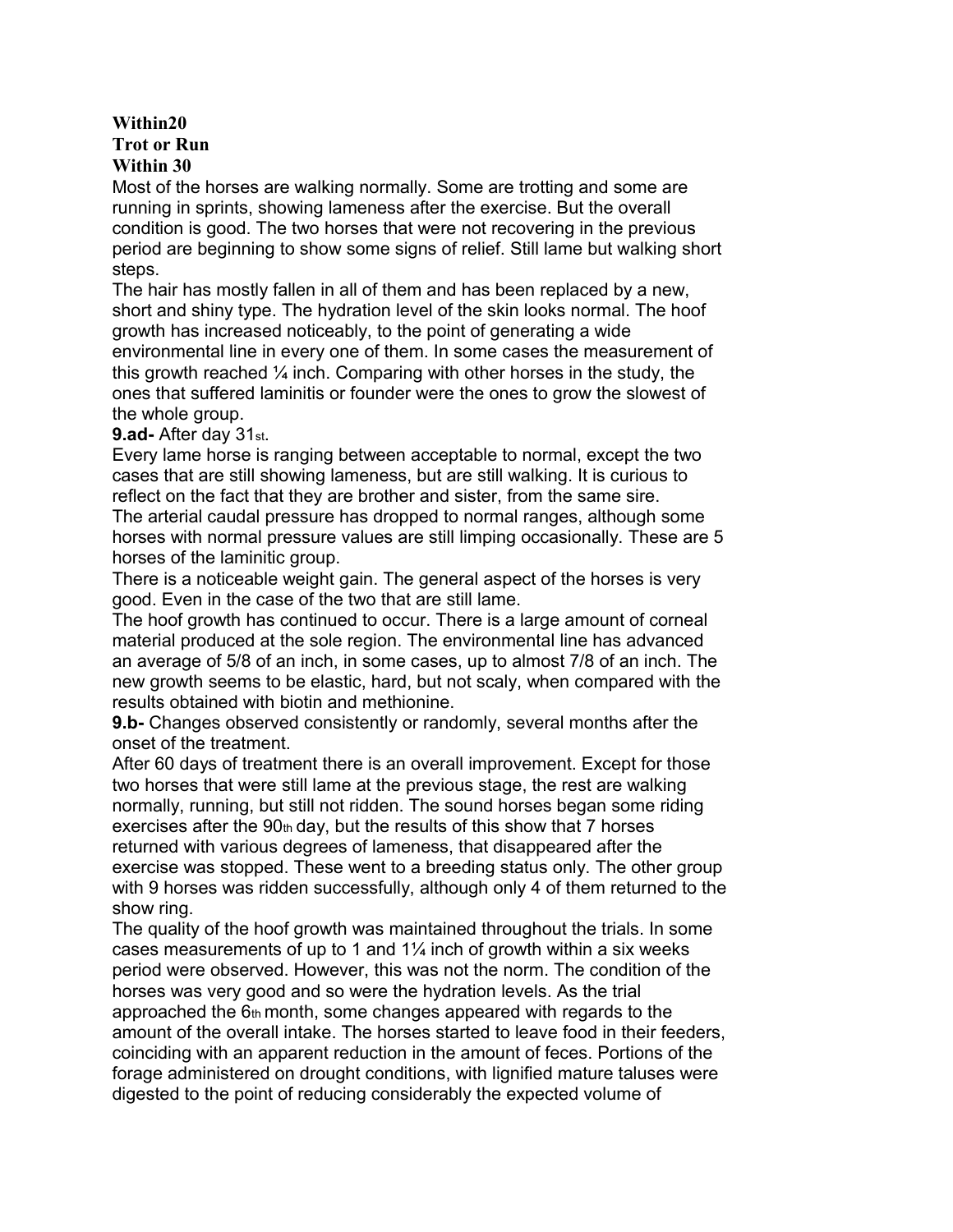excrements.

Within the next six months, it became apparent that the horses had dropped their overall intake approximately by 20%. This occurred approximately within one year of the onset of the treatment, with visible changes after the first six months. The general condition and weight was maintained at the same level that it had when the intake was 20 % higher.

The stress condition of the herd was good, in spite of the proximity of the stallions to the mares.

The 35 mares that composed the Embryo Transfer Program seemed to be cycling regularly, even at the times of the year when it would be expected to have asynchronisms.

**9.c-** Regressions after the supplement was suspended within a short period of treatment.

Several horses that were supplemented with the mineral but did not participate in the trial had a visible improvement while receiving consistently the recommended dose. When the owners considered that the horse was out of danger, the supplement was suspended. In a matter of 48 to 72 hours, the symptoms would recur. When this happened, the horse in question would be re-treated with its last known dose, which would return the signs to where they were before stopping the treatment, in a matter of days.

**9.d-** Correlation with other pathologies.

**9.da.** Although the results did not appear to overly change the condition of the foals, when the 2 years old and older group started to be ridden, less x-ray damage was observed at the tarsal joints when they reached the 3 years of age. This is critical within this particular breed that requires early bending exercises and collection for the early competitions.

**9.db.** Other changes that were not expected appeared when a routine X-ray run of the laminitic horses was performed. The appearance of the previously depleted Coffin bone seemed to present more radio- opacity in several of them. This finding could have been altered due to electrical changes at the time, but the Min- X-Ray device used was new and the x-ray parameters were from a patron chart used from the beginning of the trial.

THE USE OF NATURALLY CHELATED TRACE MINERALS AS AN AID TO IMPROVE AND PREVENT LAMINITIS AND **9.dc.** The decrease in findings concerning exosthosis and bucked-shins was also observed. Although no specific study was conducted to that effect, the incidence of periostitis observed declined.

**9.de.** The improvement of the digestive processes was noticeable. Within the region where this trial was conducted, there are several toxins that affect the preparation of the grain feed.

One of them is the aflatoxin from funguses of the genus Aspergillum, which has a tolerance of 20 parts per billion (ppb) when the grain is analyzed to manufacture horse-feed. Toxic levels are considered when the count rises above the level of 20 ppb on grain that is analyzed even before it is cut, to give the purchasing company an idea of whether they should be bought and cut, or not. Some of the most reputable feed companies, such as Purina, offered advice through their Technical Support Veterinarians; who acknowledged to us that in those tropical regions, the quantities of aflatoxins found in the fields before cutting averaged above the 40 ppb. Furthermore, that in some instances they were forced to cut for grain, with chemical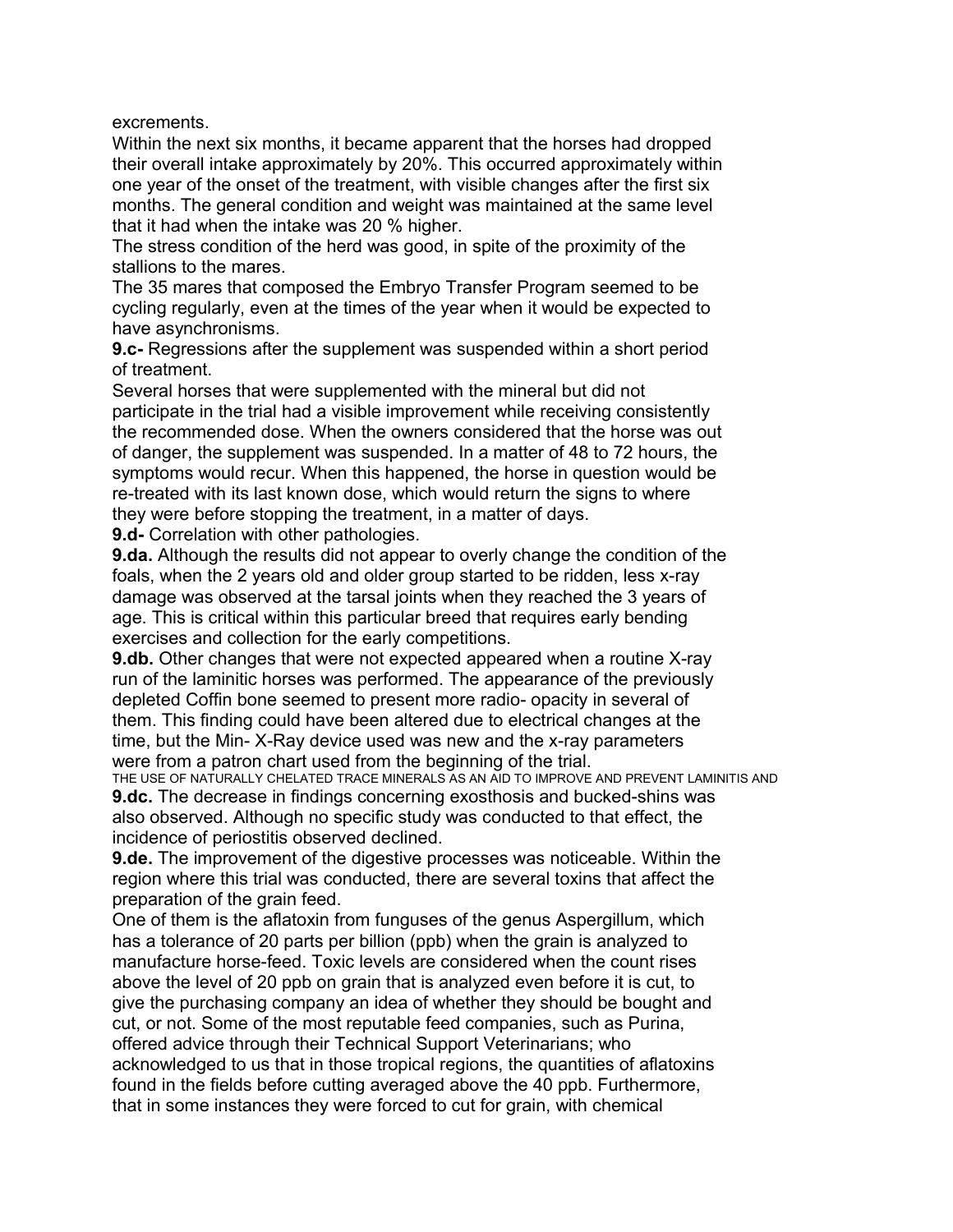analysis of aflatoxins of over 60 ppb, since nothing less could be found. Considering that the laminitic condition is thought to have an endotoxic origin as one of its causes, there seems to be a correlation between the administration of these minerals, and the reduced appearance of laminitis and founder after the treatment was commenced. No new cases of founder with associated rotation of the Coffin bone were observed. Two cases of laminitis associated with severe colic were observed, post-surgery. No rotation of the Coffin bone occurred.

Other toxins found in slightly fermented feed are the nitrates and nitrites. These cause the production of skin rushes and hives. After a few days, the appearance of pustules is noticed.

It coincides also with the presence of green taluses in the food that were treated with fertilizers, of the kind of the urea, for speeding up the growth process. If the green undeveloped taluses are used, the intoxication occurs. When mature taluses are used, the problem seems to disappear. Due to drought conditions, the use of green, fertilized, undeveloped taluses was common.

Before the trial began, this condition was frequent. After the first six months, these cases became very unusual.

#### **10) Conclusions:**

Apparently, the added presence in the diet of a factor with absorbing and enzymatic capabilities did show some visible results.

**10.a-** The laminitic condition was visibly reduced. Although there was not a cure for the symptoms, a visible improvement occurred.

**10.b-** The laminitic condition seems to have been prevented, since no new cases appeared, with the exemption of 2 surgical cases of colic, with postsurgical laminar compromise. These did not rotate the Coffin bone. No new cases of presumably food-derived intoxication with laminar compromise occur.

**10.c-** The presence of these minerals seems to have reduced the intake of grain of the herd, an average of 20%. This was confirmed by subtracting the amounts of feed bought every month and comparing with previous months. Also by weighing the leftover grain from the feeders.

**10.d-** The growth of the hoof material was increased noticeably in speed and in condition. Some areas where the average laminitic horse lacks growth, such as the sole region, were benefited by the supplement. An average of 30 days between shoeing showed very good growth ratios. Approximately 1 centimeter could be taken in depth, at the sole area that adjoins the Coffin bone.

**10.e-** The general condition of the horses was improved. The hair changed in a matter of 20 days, replaced by a new, shorter and stronger type. The coat looks shiny and the condition of weight is preserved, even when high quality foods are not available.

**10.f-** The mares improved and sustained their biological cycles, even through periods of time when they would otherwise be asynchronic.

**10.g-** The stress level was under control over the period of time that the test took place.

**10.h-** Some evidence was found that supports the theory that the trace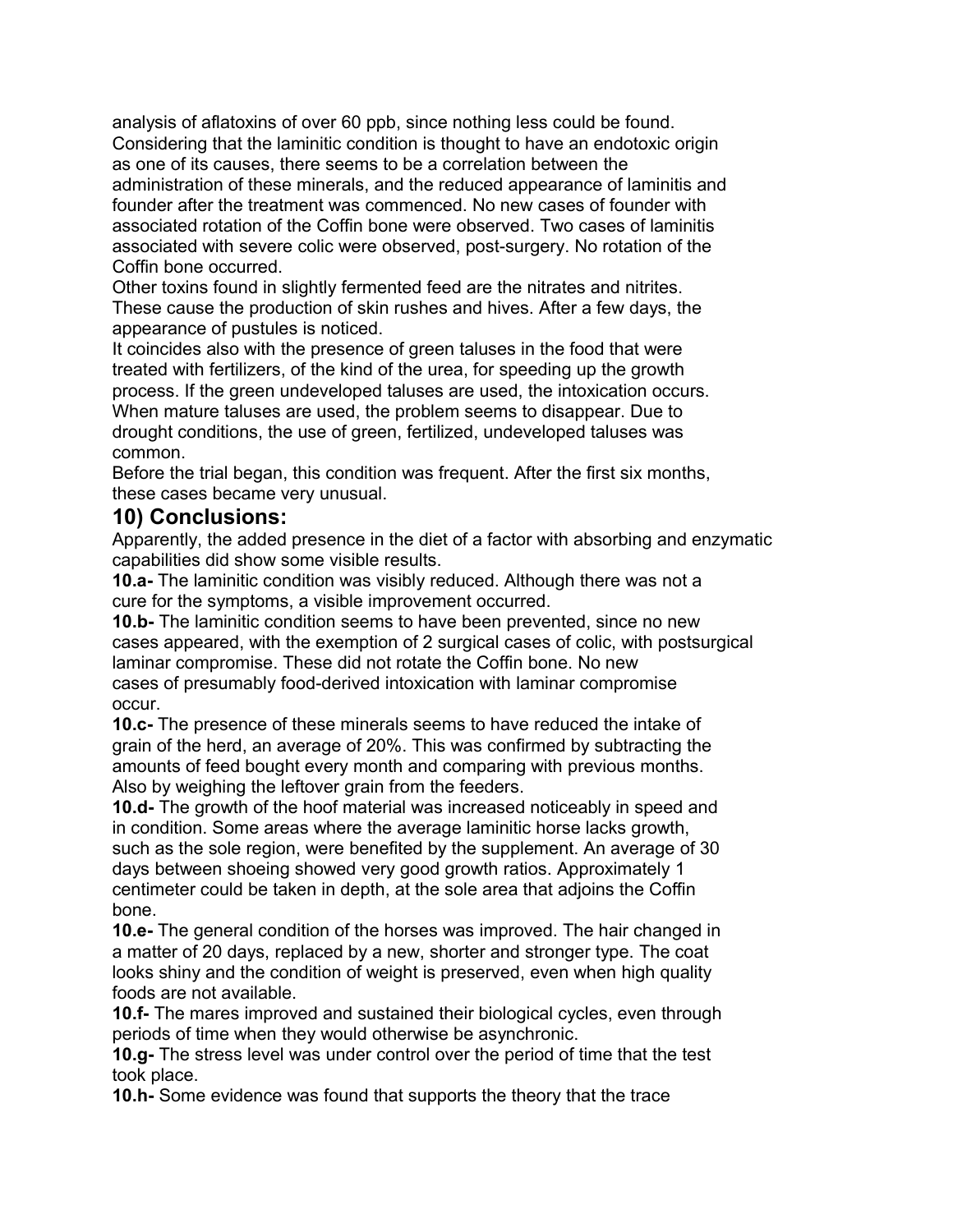mineral formula promotes and replenishes bone density.

**10.i-** Fewer damages to some critical joints and the periosteal areas were observed, specifically in metacarpal bones.

**10.j-** A correlation between the absence of endotoxic signs and the administration of these minerals was observed, in spite of confirmed high levels of aflatoxins in the diet.

#### **11) Discussion:**

At the end of the test, some conclusions were inevitable:

1) The fact that this mineral formula stimulates the growth of the hoof material increasing its speed and condition;

: 2) The fact that the laminitis condition improves drastically after a few days of administering the formula;

3) The fact that during the period no new cases of rotation of the Coffin bone appeared and the distinct possibility that these minerals prevent to some degree the intoxication with aflatoxins present in the grain.

These findings, although based on qualitative direct observations, re-affirmed the validity of the original postulates.

Some important data concerning the elimination levels of these minerals was not achieved, leaving room for speculation as to what the action, pathways and via of absorption and elimination and its quantities might be. Nevertheless, the qualitative character of the study makes us conclude that there is a definite effect of these naturally chelated trace minerals over specific areas of the horse's body.

## **12) Bibliography:**

Jackson, S.G., 1993. Mineral Proteinates Applications in Equine Nutrition. Proceedings of the 9th Annual Symposium: Alltech Biotechnology in the Feed Industry.

"PDR for Nutritional Supplements." First Edition. Medical Economics Company. Montvale. New Jersey.

"Michael T. Murray, N. D. "Encyclopedia of Nutritional Supplements." Prima Publishing. Roseville, CA. 1996.

Technical Report. International Trace Elements Research Foundation. The Health Guide.com/ articles.

Vitamins-etc.com: Encyclopedia: Nutritional Supplements.

A. Negron-Mendoza y S. Ramos Bernal. Instituto de Ciencias Nucleares. UNAM. Mexico.

Ley, W.B., C.D. Thatcher, W.S. Swecher, P.N. Lessard, 1990. Chelated Mineral Supplementation in the Barren Mare: A Preliminary Trial. Equine Vet. Science 10(3) p.176.

Ott, E.A. and R.L. Asquith, 1994. Trace Mineral Supplementation of Broodmares. Journal Equine Vet. Science, No. 14(2) p. 93.

Ott, E.A. and E.L. Johnson, 1995. Effect of Trace Mineral Proteinates on Growth Skeletal Development and Hoof Development of Yearling Horses. 14th Proceeding of Equine Nutrition and Physiology Symposium, Ontario, California, p.3. Roble, M.G. & R.J. Farfa, 1987. Effects of Metalosates on Conception Rates of

Thoroughbred Mares. 10th Proceeding of the Equine Nutrition & Physiology Symposium. Ft. Collins, CO., p. 637.